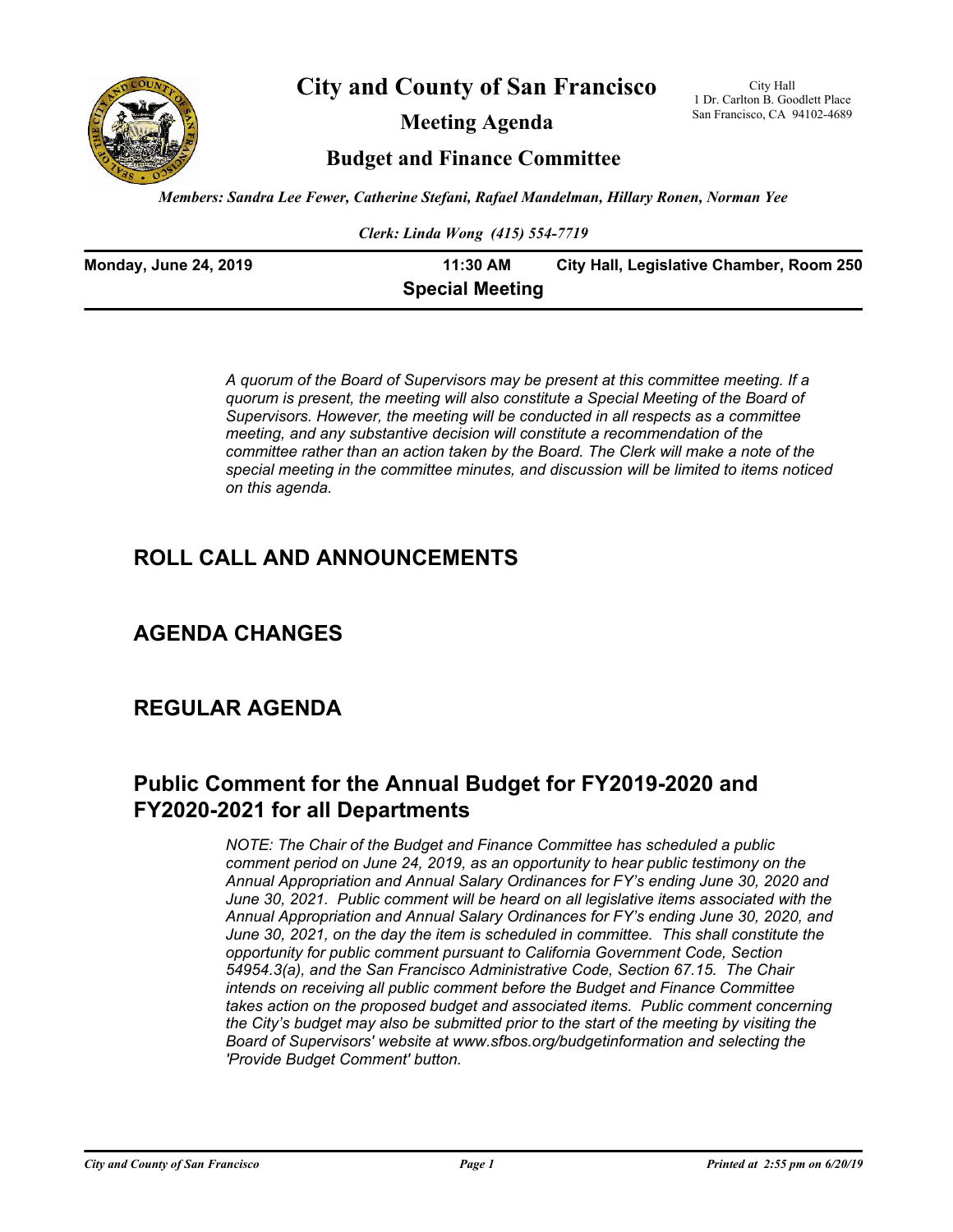## **1. [190619](http://sfgov.legistar.com/gateway.aspx?m=l&id=34741) [Budget and Appropriation Ordinance for Departments - FYs 2019-2020 and 2020-2021] Sponsor: Mayor**

Budget and Appropriation Ordinance appropriating all estimated receipts and all estimated expenditures for Departments of the City and County of San Francisco as of June 1, 2019, for the FYs ending June 30, 2020, and June 30, 2021.

(Fiscal Impact)

5/31/19; RECEIVED.

6/4/19; ASSIGNED to the Budget and Finance Committee.

6/12/19; CONTINUED.

6/13/19; CONTINUED.

6/14/19; CONTINUED.

6/19/19; CONTINUED.

## **2. [190620](http://sfgov.legistar.com/gateway.aspx?m=l&id=34742) [Annual Salary Ordinance - FYs 2019-2020 and 2020-2021] Sponsor: Mayor**

Annual Salary Ordinance enumerating positions in the Annual Budget and Appropriation Ordinance for the FYs ending June 30, 2020, and June 30, 2021, continuing, creating, or establishing these positions; enumerating and including therein all positions created by Charter or State law for which compensations are paid from City and County funds and appropriated in the Annual Appropriation Ordinance; authorizing appointments or continuation of appointments thereto; specifying and fixing the compensations and work schedules thereof; and authorizing appointments to temporary positions and fixing compensations therefore.

(Fiscal Impact)

5/31/19; RECEIVED.

6/4/19; ASSIGNED to the Budget and Finance Committee.

6/12/19; CONTINUED.

6/13/19; CONTINUED.

6/14/19; CONTINUED.

6/19/19; CONTINUED.

# **ADJOURNMENT**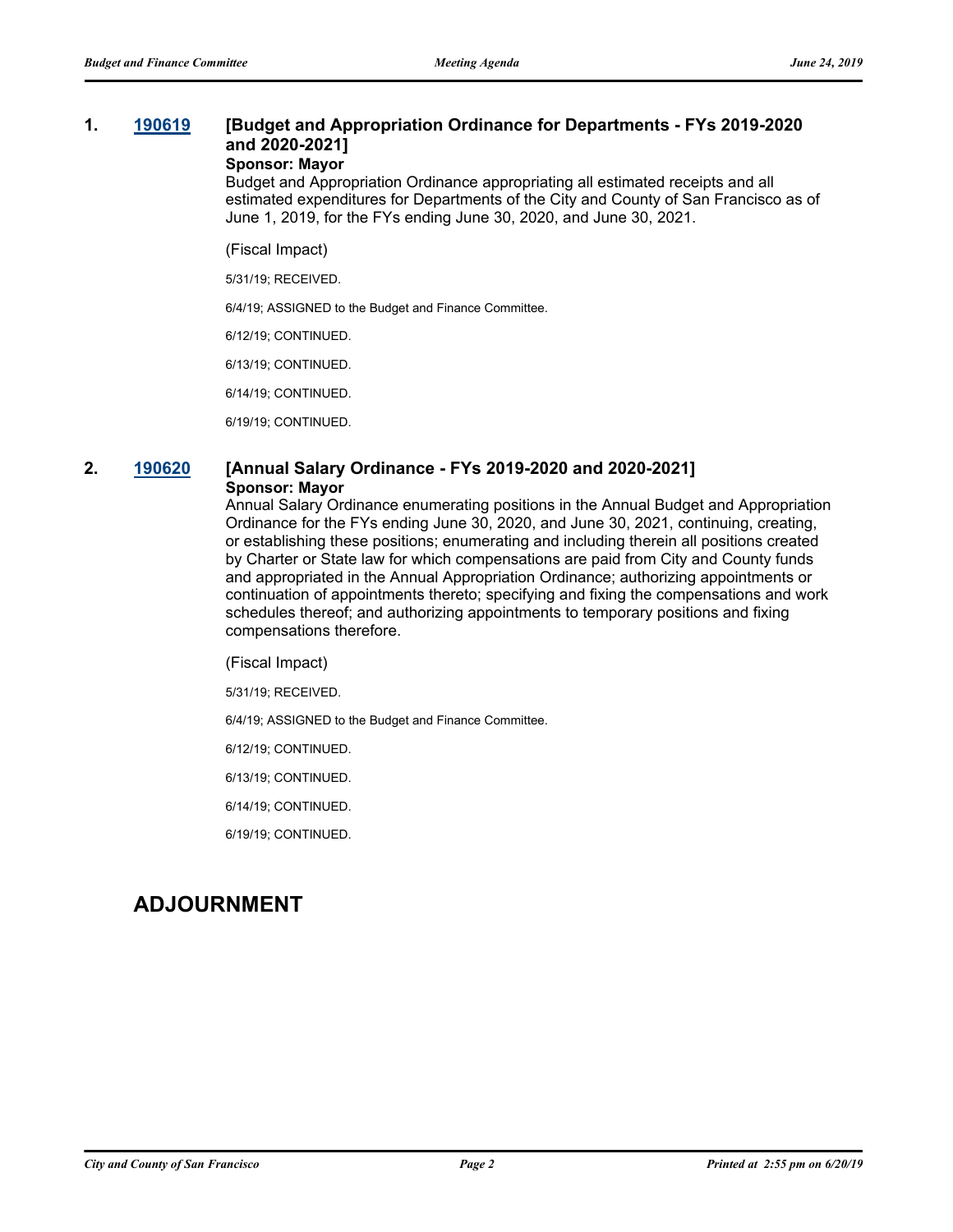# **LEGISLATION UNDER THE 30-DAY RULE**

*NOTE: The following legislation will not be considered at this meeting. Board Rule 3.22 provides that when an Ordinance or Resolution is introduced which would CREATE OR REVISE MAJOR CITY POLICY, the Committee to which the legislation is assigned shall not consider the legislation until at least thirty days after the date of introduction. The provisions of this rule shall not apply to the routine operations of the departments of the City or when a legal time limit controls the hearing timing. In general, the rule shall not apply to hearings to consider subject matter when no legislation has been presented, nor shall the rule apply to resolutions which simply URGE action to be taken.*

*(There is no legislation pending under the 30-Day Rule.)*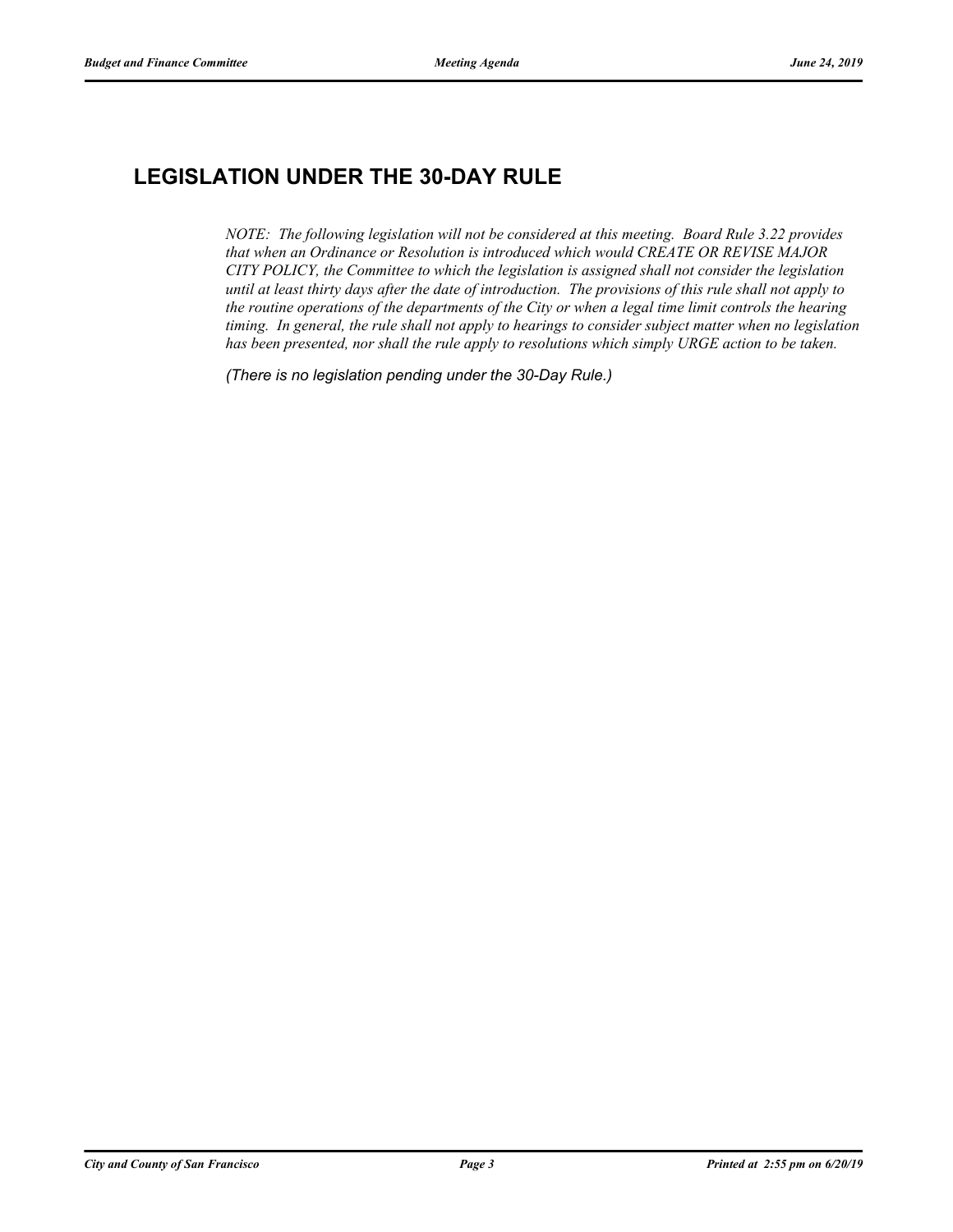## **Agenda Item Information**

Each item on the Consent or Regular agenda may include the following documents:

1) Legislation, 2) Budget and Legislative Analyst report,

3) Department or Agency cover letter and/or report, 4) Public correspondence

Items will be available for review at City Hall, 1 Dr. Carlton B. Goodlett Place, Room 244, Reception Desk.

## **Meeting Procedures**

The Board of Supervisors is the legislative body of the City and County of San Francisco. The Board has several standing committees where ordinances and resolutions are the subject of hearings at which members of the public are urged to testify. The full Board does not hold a second public hearing on measures which have been heard in committee.

Board procedures do not permit: 1) persons in the audience to vocally express support or opposition to statements by Supervisors or by other persons testifying; 2) ringing and use of cell phones, pagers, and similar sound-producing electronic devices; 3) bringing in or displaying signs in the meeting room; and 4) standing in the meeting room.

Each member of the public will be allotted the same maximum number of minutes to speak as set by the President or Chair at the beginning of each item or public comment, excluding City representatives, except that public speakers using interpretation assistance will be allowed to testify for twice the amount of the public testimony time limit. If simultaneous interpretation services are used, speakers will be governed by the public testimony time limit applied to speakers not requesting interpretation assistance. Members of the public who want a document placed on the overhead for display should clearly state such and subsequently remove the document when they want the screen to return to live coverage of the meeting.

IMPORTANT INFORMATION: The public is encouraged to testify at Committee meetings. Persons unable to attend the meeting may submit to the City, by the time the proceedings begin, written comments regarding the agenda items. These comments will be made a part of the official public record and shall be brought to the attention of the Board of Supervisors. Written communications should be submitted to the Clerk of the Board or Clerk of the Committee: 1 Dr. Carlton B. Goodlett Place, Room 244, San Francisco, CA 94102. Communications not received prior to the hearing may be delivered to the Clerk of the Board or Clerk of the Committee at the hearing and you are encouraged to bring enough copies for distribution to all of its members.

LAPTOP COMPUTER FOR PRESENTATIONS: Contact City Hall Media Services at (415) 554-7490 to coordinate the use of the laptop computer for presentations. Presenters should arrive 30 minutes prior to the meeting to test their presentations on the computer.

COPYRIGHT: System content that is broadcasted live during public proceedings is secured by High-bandwidth Digital Content Protection (HDCP), which prevents copyrighted or encrypted content from being displayed or transmitted through unauthorized devices. Members of the public who utilize chamber digital, audio and visual technology may not display copyrighted or encrypted content during public proceedings.

AGENDA PACKET: Available for review in the Office of the Clerk of the Board, City Hall, 1 Dr.Carlton B Goodlett Place, Room 244, or on the internet at http://www.sfbos.org/meetings. Meetings are cablecast on SFGovTV, the Government Channel 26. For DVD copies and scheduling call (415) 554-4188.

LANGUAGE INTERPRETERS: Requests must be received at least 48 hours in advance of the meeting to help ensure availability. Contact Peggy Nevin at (415) 554-5184. AVISO EN ESPAÑOL: La solicitud para un traductor debe recibirse antes de mediodía de el viernes anterior a la reunion. Llame a Peggy Nevin at (415) 554-5184. Paunawa: Ang mga kahilingan ay kailangang matanggap sa loob ng 48 oras bago mag miting upang matiyak na matutugunan ang mga hiling. Mangyaring tumawag ka sa (415) 554-5184.